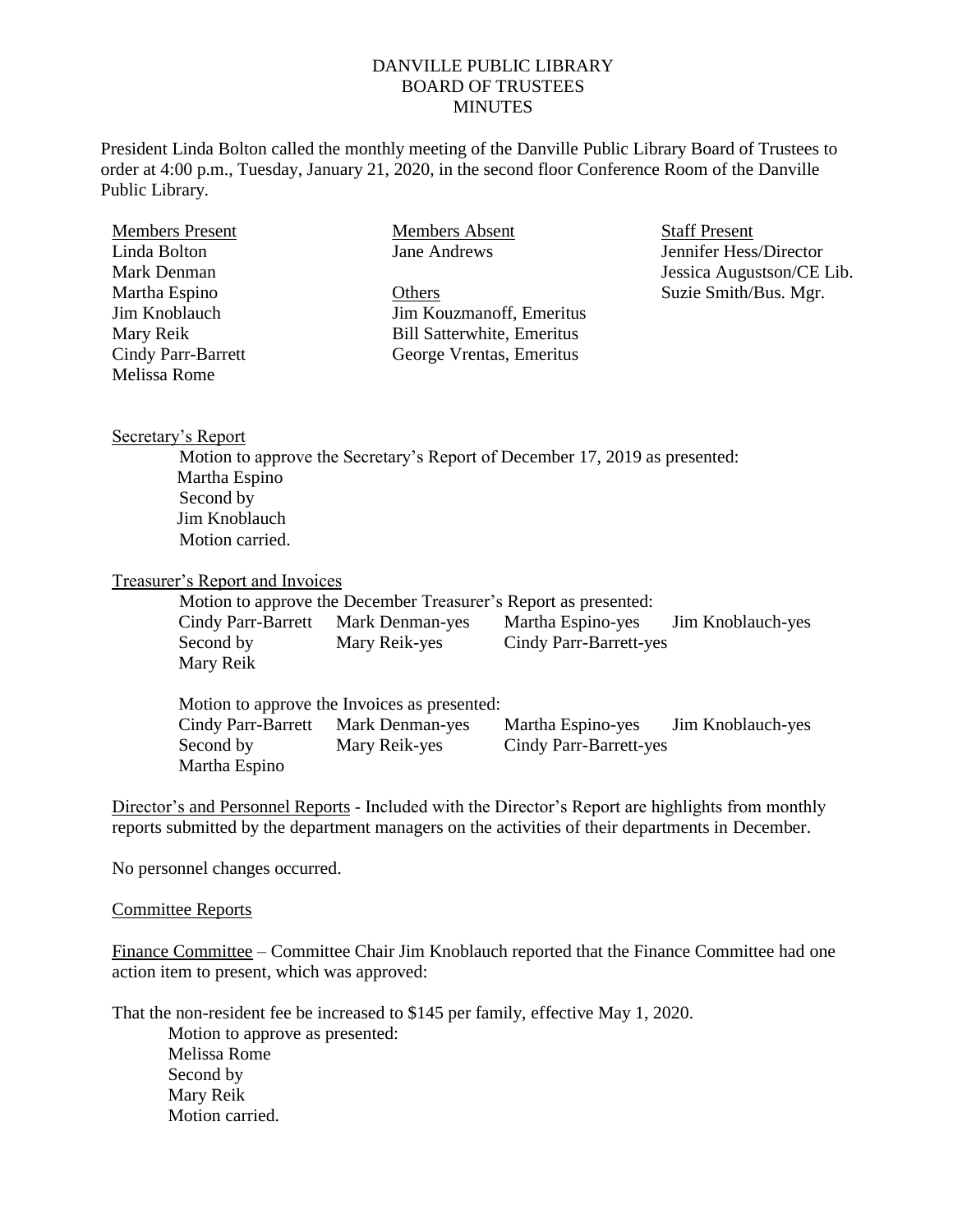Page 2 January 21, 2020 Board Minutes

The Finance Committee's next meeting is Tuesday, February 18, 2020, at 3:45 p.m. in the second floor conference room.

Building Committee – Committee Chair Jim Knoblauch reported that the committee had no action items to present.

The Building Committee's next meeting is Tuesday, February 11, 2020, at 4:15 p.m. in the second floor conference room.

Policy Committee – Committee Chair Cindy Parr-Barrett reported that the committee had four action items to present, which were approved, one as amended:

That the Danville Public Library Board add Code 5212: Public Services Manager.

Motion to approve as amended: Mark Denman Second by Jim Knoblauch Motion carried.

That the Danville Public Library Board revise Code 3330: Fees and Fines to adjust fees and fines to reflect current needs.

Motion to approve as presented: Mark Denman Second by Melissa Rome Motion carried.

That the Danville Public Library Board revise Code 5321: Bulletin Boards, Displays and Exhibits to include language reflecting the change in management of public flyers.

Motion to approve as presented: Mary Reik Second by Martha Espino Motion carried.

That the Danville Public Library Board revise Code 5321: Personal Appearance/Dress Code to clarify and update 27 year old policy.

Motion to approve as presented: Melissa Rome Second by Jim Knoblauch Motion carried.

The Policy Committee's next meeting will be held on Tuesday, March 10, 2020, at 4:15 p.m. in the second floor conference room.